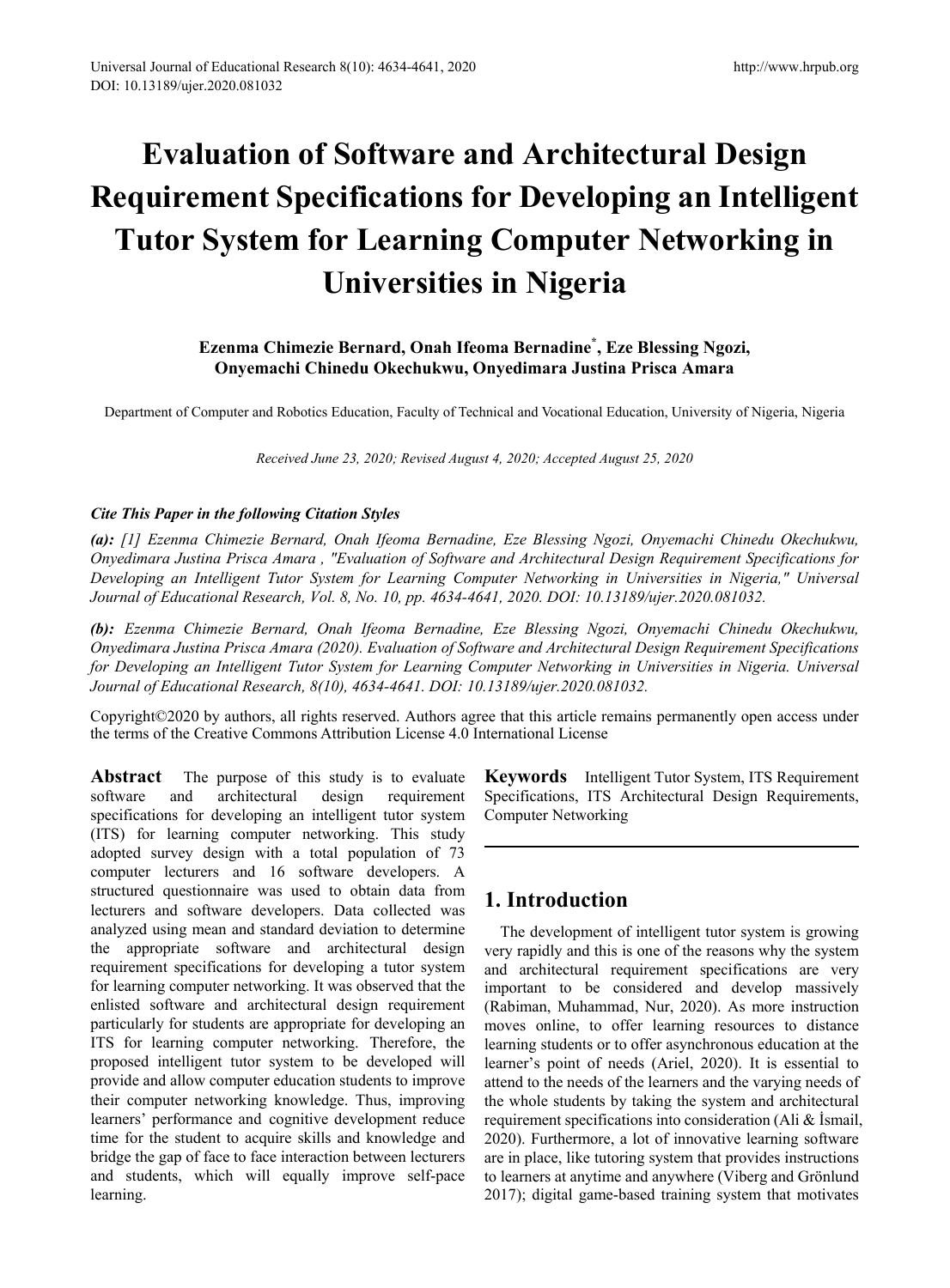continues learning (Sirin et al. 2018); and personalized, flexible and coaching systems for tailored instruction (Taub and Azevedo 2019). In the context of this study, finding from the preliminary study conducted on assessment of computer networking needs of students of computer education and industrial technical education for improving academic performance in Nigeria Universities (Onah, Ezenma, Ariyo, Jimoh, Omeje, Okereke, Ogbonna, Ogbu and Mukoro, 2020) revealed that lecturers have not been using an intelligent tutor system in Universities in Nigeria for teaching and learning computer networking. Moreover, the study also revealed that students need ITS that will provide self-pace learning and improve their academic performance on computer networking course. Therefore, this study is aimed at evaluating the software and architectural design requirement specifications for developing an intelligent tutor system for learning computer networking. Specifically, the study tends to: determine the software administrators' functional requirements for developing an intelligent tutor system, the architecture user case design requirement specifications for developing an intelligent tutor system and the students' learning content requirements for developing an intelligent tutor system for learning computer networking.

## **2. Intelligent Tutor System**

When it comes to teaching and learning, intelligent tutor system has contributed immensely to supporting lecturers to coach and gain innovative skill. Mostly, these are medium of using Information technology to deliver learning resource; audio information technology means, visual information technology means and audiovisual means, for instance computer and Smartphone applications (Sodhro, Luo, Sangaiah, Baik, 2018). Intelligent Tutoring Systems uses tech-based information system to deliver diverse learning style and instructional contents to students (Ali & İsmail, 2020). Educational coaching system is a novel educational podium that utilizes digital technology to enhance learners' speed of learning by providing instructions, tests, video and exercises (Jiragorn, Prachyanun, Panita, 2019). An intelligent tutor system contains learning resources and delivers it to them. This system adopts a systematic procedure with respect to learning ethics and provides personalized lesson that meets personal requirements and intellect of students. The basic attributes of a coaching software are creating of (i) what is to learn that are associated with students existing information so as to encourage greater understanding (ii) personalized response mechanism that will arouse next learning activities and avoid frustration and demonization as a result of poor performance, and (iii) direction that will aid students to solve their individual exercises (Maiga, Giuseppe, Matteo, Francesco, Demetrios, Carmine, 2020). It can be applied to enhanced pedagogy and improvement of learners' logical knowledge and knowledge of their

perception of personalized education that enhance learners to get information and utilizes information system to generate potential systems (Jiragorn, Prachyanun, Panita, 2019).

Mones, Mohammed, Samy (2017) designed and developed an ITS for teaching computer networks. The ITS provided different architectures to support ITS for learning computer networks. Ali, Ahmed, Basma (2018) presented an ITS for coaching senior students an introduction to networking. The outcome indicated no disparity in the performance in the Pre-Test while there was an improvement to the students who used this ITS and those who did not use it. Karsten (2019) designed PQtutoraquasi-coaching system for quantitative problems in Chemistry to supplement the already reading culture from Chemistry textbook. Thus, Santiago, Christian, David, Carlos, Miguel (2020) proposes a coaching system that makes programming to be learnt easily by applying dynamic graphic visualizations. Daniel, Erik, Kenneth (2020) proposed a novel interaction design for developing an intelligent tutoring systems by training simulated learners. The novel interaction design helped students in creating model-tracing complete ITSs in less than a quarter of the time it would have taken to author the same ITSs with CTAT example-tracing.

However, the above literature on intelligent tutors indicates that there has not been an ITS for teaching and learning of computer networking course in computer education departments in Nigeria Universities. This was ascertained from thepreliminary study conducted by the researchers on assessment of computer networking needs of students of computer education and industrial technical education for improving academic performance in Nigeria Universities (Onah, Ezenma, Ariyo, Jimoh, Omeje, Okereke, Ogbonna, Ogbu and Mukoro, 2020). Consequently, in order to fill this gap and enhance the flexibility, usage and understanding the course "computer networking", evaluating the system and architectural design of an intelligent system for teaching and learning computer networking will help bridge the gap of face to face interaction between lecturers and students, which will equally improve self pace learning.

# **3. Intelligent Tutor System Requirement Specifications**

The requirement stage in an intelligent tutor system development emphasizes more on the feasibility study aspect activities which includes: setting up development group, establishing the reason, extent and finding out the difficulties that are involved in system development, identifying and assessing techniques to be adopted during the developmental process (Suryanto, Sigit, &Luqman, 2017).In the requirement phase, this phase aims to spot out the learning need earlier before the intelligent tutor system development is carried out (Rabiman, Muhammad, Nur,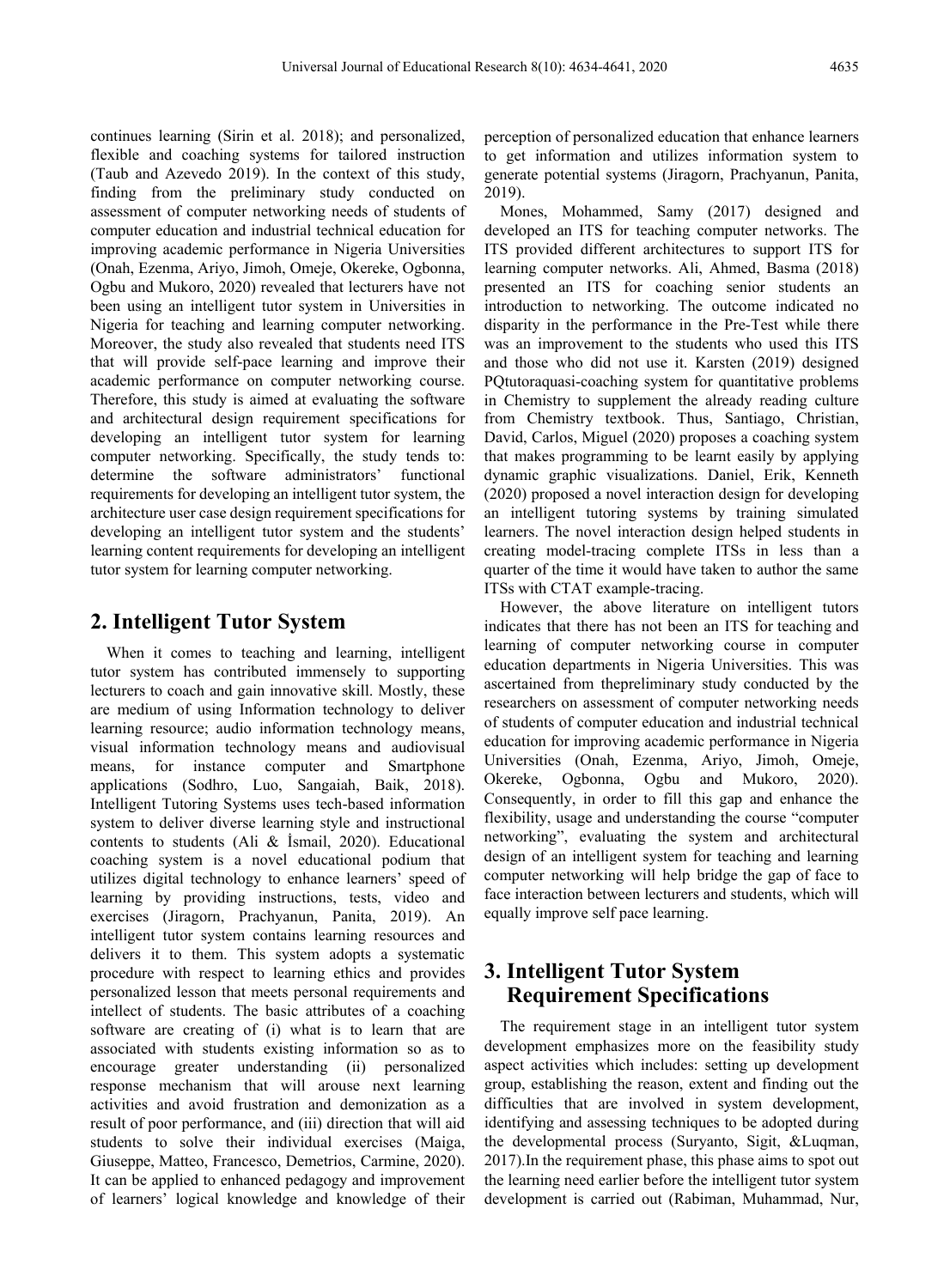2020). Once the appropriate body approves the requirements from the feasibility study, then the development can commence (Marakas, James & George, 2010). During the developmental process there are stages in which the developer should follow such as collection of fact, security of the present system and analysis of the proposed system (Control and Audit, Information Systems, 2013). The requirements specifications for this computer networking intelligent tutor system covers: software, administrators, students and architectural requirement specification. These requirements were gathered and analyzed from teachers and software developers, and the specifications were documented against designing the software according to the software requirement specifications.

# **4. Intelligent Tutor System Architectural Design**

The architectural design defines the plan for a solution by considering the high-level design that has satisfied the whole learners' needs. It is the responsibility of the system analysts to convert the high-level design to the visible plan by taking hardware and software technology into consideration. Intelligent tutor system architecture is defined at design stage as well (Yan, Wong, 2016). Software architecture helps in explaining the requirement specifications and divides it into manageable and transferable components (Nikolaj and Alke, 2020). This reduces error so that implemented system avoids common errors. The standard model of ITS architecture has four major models which are the domain model, student model, tutoring model and user interface model (Fehaid, &Naeem, 2019).

### **4.1. Domain Model Architecture**

The domain model architecture consists of the concepts, facts, rules, and problem-solving strategies of what is to be taught (Kee, 2011). The author further explained that it is regarded as the part that supplies learning resources, a usual means for assessing student's level of understanding and determines the student's likely response to tutorial actions. The domain model contains what to learn and the procedures in which it should be followed by the learners (Ahmad, 2019). The domain model of the ITS covered the following topics:

- 1. Data communication network architectures and protocols
- 2. Data communication and internet security
- 3. Wireless communication and mobile computing technologies
- 4. Data mining and security issues

## **4.2. Student Model Architecture**

The student model architecture contains information

concerning learners' cognitive and emotional level and their evaluation as learning progresses. Student model must be lively, so that it can provide the current knowledge about the student while using the ITS. Students model of an ITS keeps track of student's logs data details. It keeps the fundamental records of students for instance, it stores learners' name, student's identification numbers, scores, completed task, and lesson exercises tried.

## **4.3. Tutoring Model Architecture**

In tutoring architecture, students use their identification number to register and login into the ITS so as to take lessons and solve task after each lesson (Izzeddin, Alshawwa, Mohammed, Samy, Abu, 2019). In tutoring model, students watch the video lesson and attempt the exercises related to the lesson for three times. Study conducted by Ahmad (2019) states that final score should be taken as final mark even if the final attempt to the exercises is less than the previous score. However, this tutoring model architecture provides that at the end of the third attempt to the exercises the system will take the average score of the three scores as the students' final mark. The tutoring architecture is designed to allow a student to read the lesson and attempt exercises only three times unlike the older generation of ITS, this is to encourage learners to take their study serious and to improve their performance as they know that they can only make three attempt. The student's progress flow diagram is shown if Fig 1 below.



**Figure 1.** Student's progress flow diagram model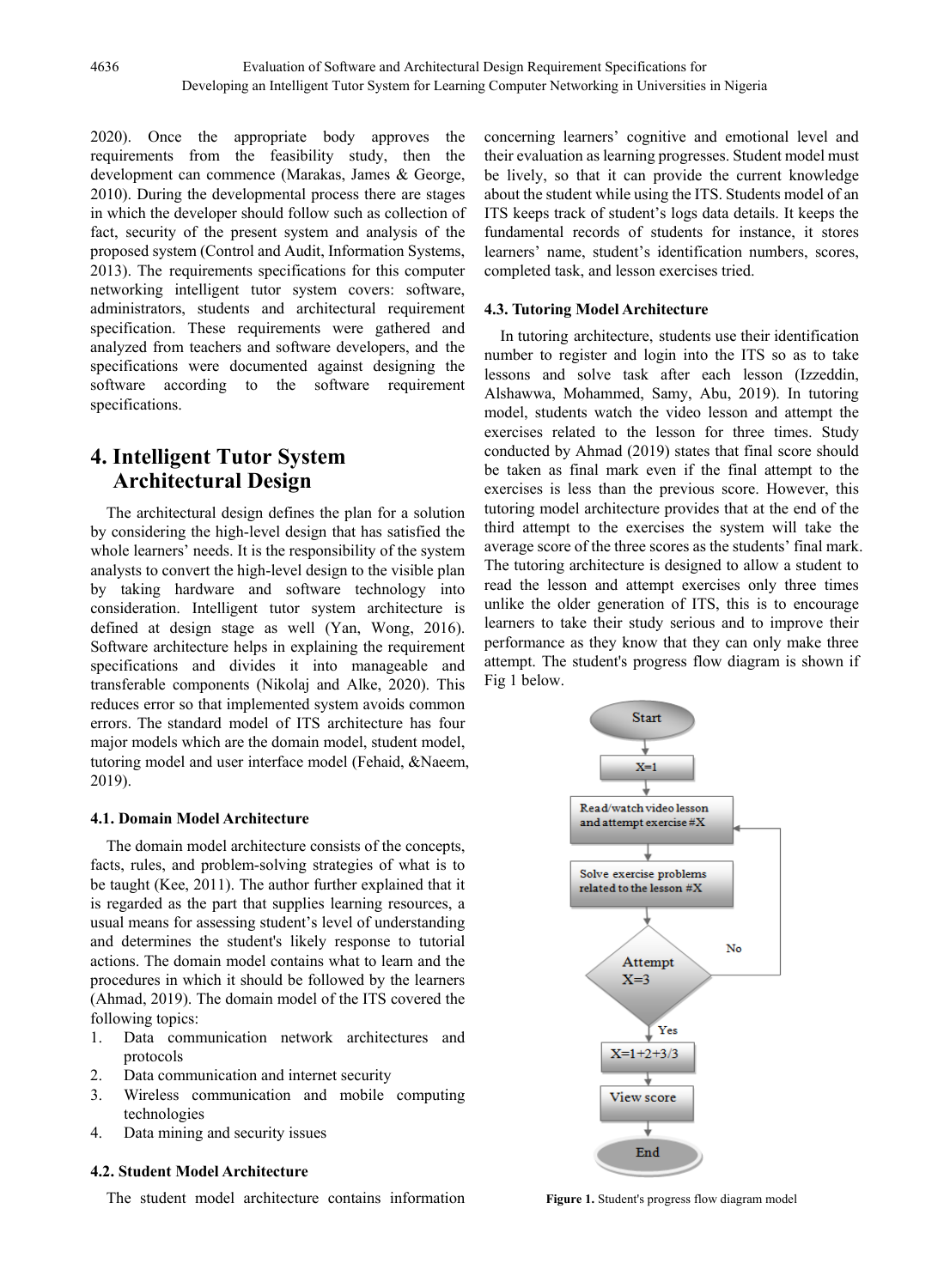

**Figure 2.** Schematic diagram of the proposed computer networking intelligent tutor system

#### **4.4. User Interface Model**

In the student interface, students are allowed to register and select preferred lesson to learn. Students architecture are presented with instruction on how to take the quiz problem, and a number of radio buttons among which one of them has the correct answer for this problem. Hence, in this tutor once the student is ready to start to answer the questions, instructions will be presented and a start button will be clicked. The time meant for the quiz and the remaining time will be shown. If a student wishes to visit the previous question as a result of doubt, previous question button will be click. At the end of the quiz, student

will click submit button to networking-tutor, and the networking tutor then ask the student to confirm the submission. The "Hint" is invisible when students are attending to the exercises this is to encourage students think more about the solution of the problem. The schematic diagram of this proposed ITS is presented in Fig. 2.

## **5. Computer Networking**

Computer networking makes sharing files within a company, building premises and sharing ideas among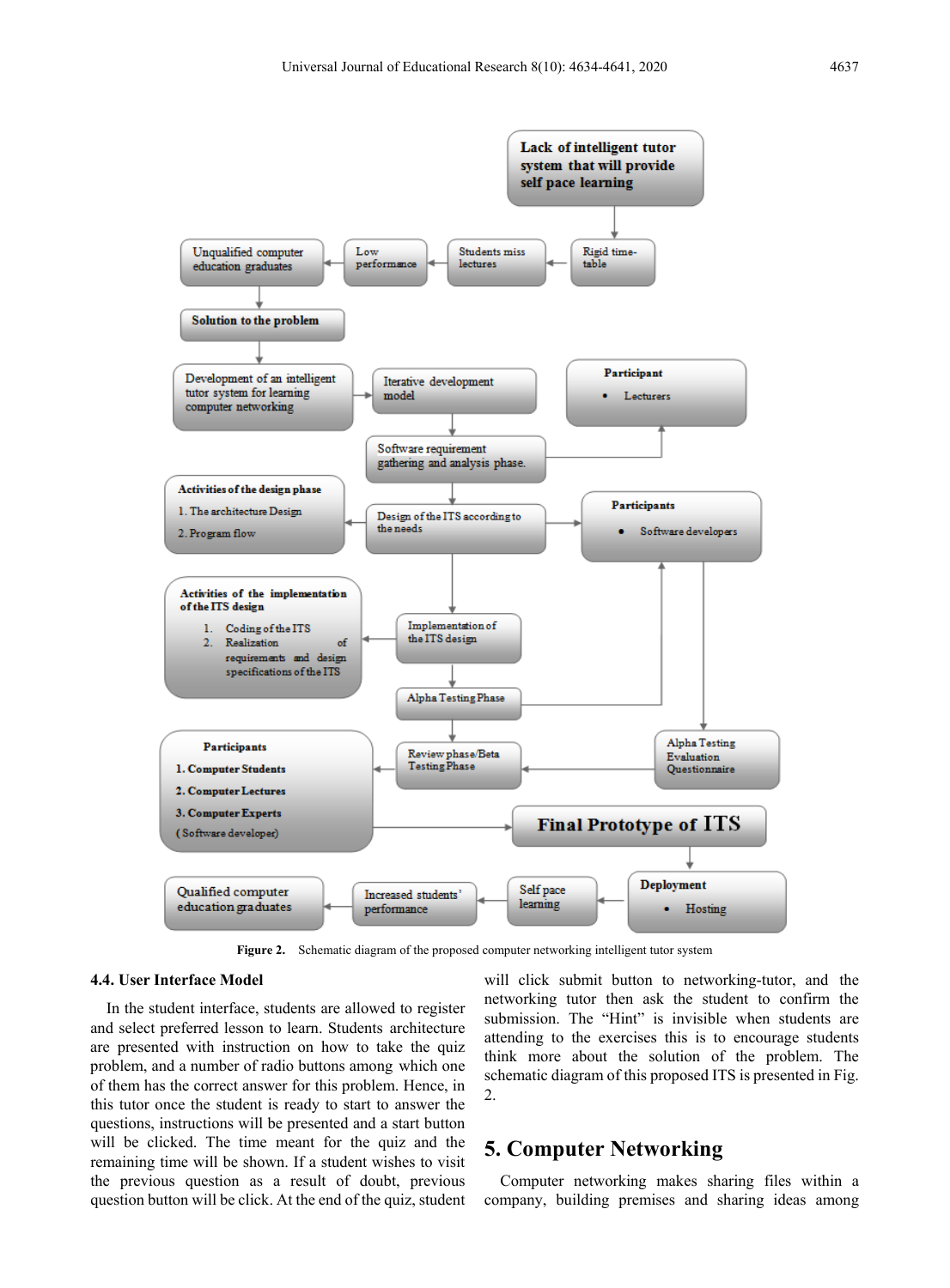students and teachers more easily (Jared 2016). Computer networking can be used between teachers and students and can improve interaction and engagement with learning resources. Computer networking is today offered as a course of study in computer science, computer science education, engineering courses and other related computer courses. This is because computer networking is today considered as an essential part of information technology (IT) systems. In view of this, students' learning content requirements for developing computer networking intelligent tutor system was evaluated based on: data communication network architectures and protocols, data communication and internet security, wireless communication and mobile computing technologies, data mining and security issues.

### **Research Questions**

This study is focused on evaluating the software and architectural design requirement specifications for developing an intelligent tutor system for learning computer networking. Specifically the following research questions guided the study;

- 1. What are the software administrators' functional requirements for developing an intelligent tutor system?
- 2. What are the architectural user case design requirement specifications for developing an intelligent tutor system?
- 3. What are the students' learning content requirements for developing an intelligent tutor system?

## **Methodology**

This study adopted survey research design. A survey research design is a design in which data are collected from a relatively number of people or items based on knowledge and experience. A survey research design is a systematic means of data collection from large group of people. It is also a data collection technique in which information is gathered from individual called respondents, by having them respond to questions. The reason for using a survey research design was that questionnaire was used to collect data concerning opinion of computer lecturers and software developers on the software and architectural design requirement specifications for developing an intelligent tutor system (ITS) for learning computer networking.

### **Population for the Study**

The total population for this study is 89. The population is distributed among computer lecturers (73), software developers (16). The total population of 73 lecturers from

seven Universities in Nigeria (University of Nigeria, Nsukka, Enugu State University of Science and Technology, NnamdiAzikwe University Awka, Ebonyi State University, Godfrey Okeye University, Enugu, MichealOpkara University of Agriculture Umudike, Chukwuemeka Odumegwu Ojukwu University UliAnambra State) These lecturers were used to determine the software requirement specification and students' learning content requirements for developing an intelligent tutor system. The total population of 16 software developer from AppZone Group, from iNterra Networks, Process CARE, Bludel Technologies, Viratec Nigeria Limited, QUICKPROX Company were used to check and determine the appropriateness of the architectural design user case for developing an intelligent tutor system for learning computer networking.

The instrument used for the study is based on the software, architectural and students' requirements specifications. These instruments are software<br>requirement administrators' functional requirement requirement administrators' functional questionnaire, software architectural design questionnaire students' requirement specifications questionnaire. These questionnaires for data collection were based on 4 point rating scale; the instruments were validated by 3 experts in the field of ITS and two software developers.

## **Method of Data Collection**

The software requirement specification and students' learning content requirements questionnaire was administered to 73 lecturers. The specifications were collected and used for the evaluation of the software requirement specification and students' learning content requirements of an intelligent tutor system. The software design evaluation questionnaire was administered to 16 software developers to check the architectural design of the ITS.

### **Method of Data Analysis**

Data collected from lecturers and software developers was analyzed using mean and standard deviation. The decision rule for research question 1 to 3 was that items with mean scores of 2.5 and above was accepted while items with mean score below 2.5 was rejected as requirement specifications, architectural design specifications and students' learning content requirements specifications based on a 4 point rating scale.

## **6. Result and Discussion**

The result and discussion of the findings of the study are presented in table 1 to 3.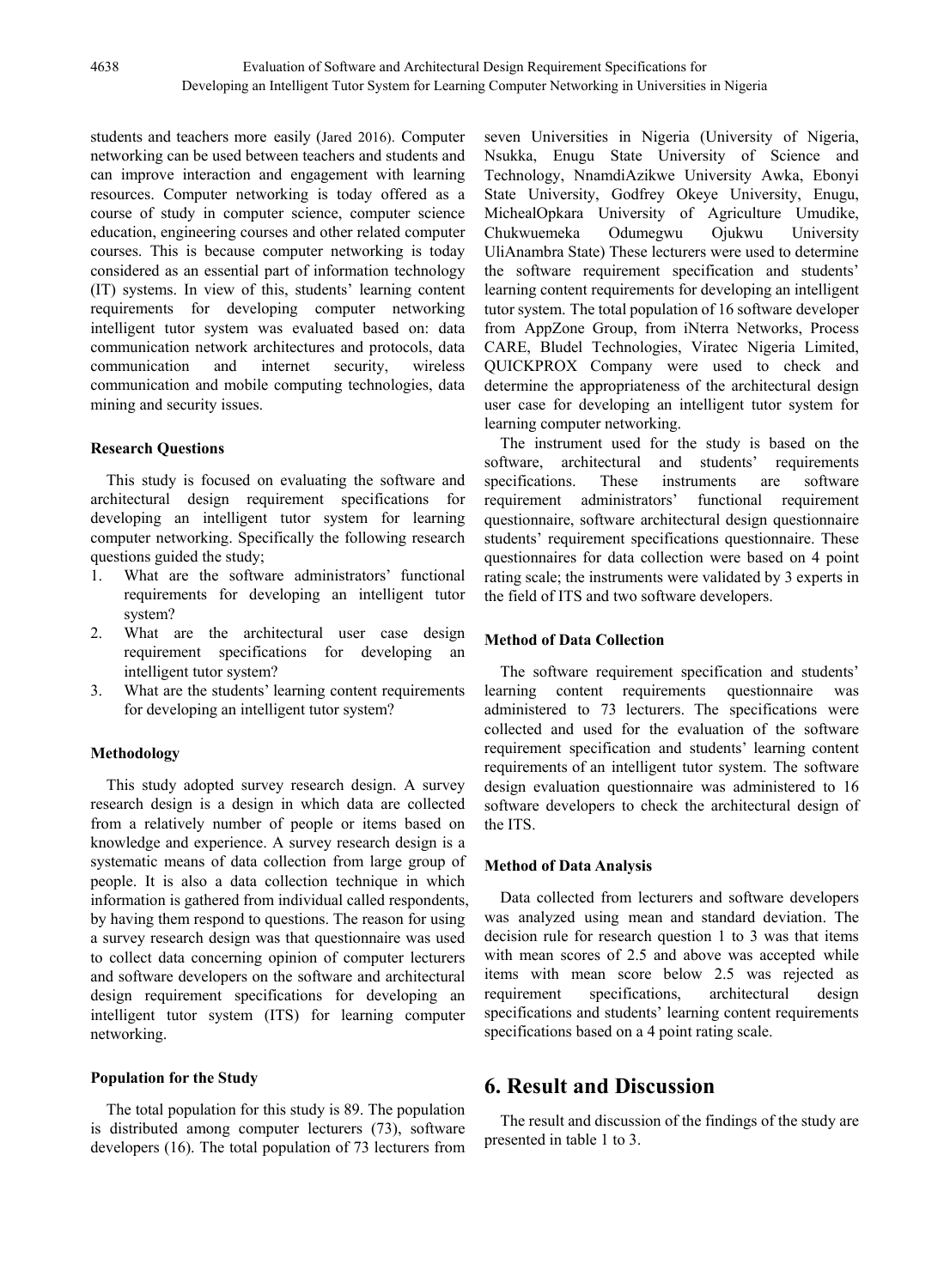| S/N | <b>Administrators' Functional Requirements.</b><br>Administrator should be able to; | N  | $\overline{\mathbf{x}}$ | <b>SD</b> | Rem.                    |
|-----|-------------------------------------------------------------------------------------|----|-------------------------|-----------|-------------------------|
| 1   | View registered students                                                            | 73 | 2.92                    | 0.98      | <b>Highly Important</b> |
| 2   | Ban/unban students account                                                          | 73 | 2.84                    | 0.93      | <b>Highly Important</b> |
| 3   | Activate pending student account                                                    | 73 | 2.99                    | 0.90      | <b>Highly Important</b> |
| 4   | Add new lecturers account                                                           | 73 | 2.96                    | 0.93      | <b>Highly Important</b> |
| 5   | Chat with registered students                                                       | 73 | 3.03                    | 0.99      | <b>Highly Important</b> |
| 6   | Keep track of total user account                                                    | 73 | 2.88                    | 1.10      | <b>Highly Important</b> |
| 7   | Upload course lecture materials                                                     | 73 | 2.77                    | 0.95      | <b>Highly Important</b> |
| 8   | Edit/change ITS personality                                                         | 73 | 2.62                    | 1.06      | <b>Highly Important</b> |
| 9   | View conversation logs                                                              | 73 | 3.04                    | 1.01      | <b>Highly Important</b> |
| 10  | View database action                                                                | 73 | 2.90                    | 0.90      | <b>Highly Important</b> |
| 11  | Install modules.                                                                    | 73 | 2.77                    | 0.91      | Highly Important        |
| 12  | Configure the distribution map projection                                           | 73 | 3.86                    | 0.99      | <b>Highly Important</b> |
| 13  | Remove a spatial layer to the distribution map                                      | 73 | 2.95                    | 0.97      | <b>Highly Important</b> |
| 14  | View error logs                                                                     | 73 | 2.53                    | 1.08      | <b>Highly Important</b> |
| 15  | Download error logs                                                                 | 73 | 2.85                    | 1.01      | <b>Highly Important</b> |
| 16  | Add a spatial layer to the distribution map                                         | 73 | 3.04                    | 1.02      | <b>Highly Important</b> |

**Table 1.** Software administrators' functional requirements for developing an intelligent tutor system

Key:  $N =$  Number of Lecturers, Mean= $X$ , SD= Standard Deviation

The findings of this study on the administrators' functional requirements for developing an intelligent tutor system for learning computer networking showed that the entire enlisted requirement are highly important for developing an intelligent tutor system for learning computer networking. Hence, these results imply that the administrators' functional requirement specifications for developing an assistive intelligent tutor system for learning computer networking by computer education students as indicated by the computer education lecturers are appropriate and highly important.

| S/N | Item statement                                                     | N  | X    | <b>SD</b> | Remark                        |
|-----|--------------------------------------------------------------------|----|------|-----------|-------------------------------|
|     | Students' should be able to register on the ITS                    | 16 | 4.19 | 0.83      | <b>Absolutely Appropriate</b> |
|     | Students' should be able to LOGIN to the ITS                       | 16 | 3.75 | 1.24      | Appropriate                   |
|     | View received video lesson and send response                       | 16 | 3.88 | 1.20      | Appropriate                   |
| 4   | Software Design tools for the ITS (HTML, JAVASCRIPT,<br>PHP, CSS). | 16 | 3.88 | 0.96      | Appropriate                   |
|     | <b>Grand Mean</b>                                                  |    | 3.93 | 1.06      | Appropriate                   |

**Table 2.**The architecture user case design requirement specifications for developing an intelligent tutor system

Key: N= Number of Software developers, Mean= $\bar{X}$ , SD= Standard Deviation

The data analysis presented in table 2 above shows that all the 4 items on the architecture design are for the intelligent tutor system based on the software requirement specification, shows that these software design tools-HTML, JAVASCRIPT, PHP, CSS are highly appropriate good programming language for developing a user case interface, user interface, web page and hosting the intelligent tutor system on a website. This implies that opinion of the software developers are not far apart. Therefore, these items on the architectural design appropriate for the intelligent tutor system based on the software requirement specification as identified by software developers are appropriate and accepted.

**Table3.** Students' learning content requirements specifications for developing an intelligent tutor system

| S/N | Students' learning content should include:                  | N  |      | SD.  | Rem.             |
|-----|-------------------------------------------------------------|----|------|------|------------------|
|     | Data communication network architectures and protocols      | 73 | 2.86 | 0.93 | Excellent        |
|     | Data communication and internet security                    | 73 | 2.90 | 0.90 | Excellent        |
|     | Wireless communication and mobile computing<br>technologies | 73 | 2.77 | 0.91 | Excellent        |
|     | Data mining and security issues                             | 73 | 3.05 | 0.88 | Highly Excellent |

Key:  $N =$  Number of lecturers, Mean= $X$ , SD= Standard Deviation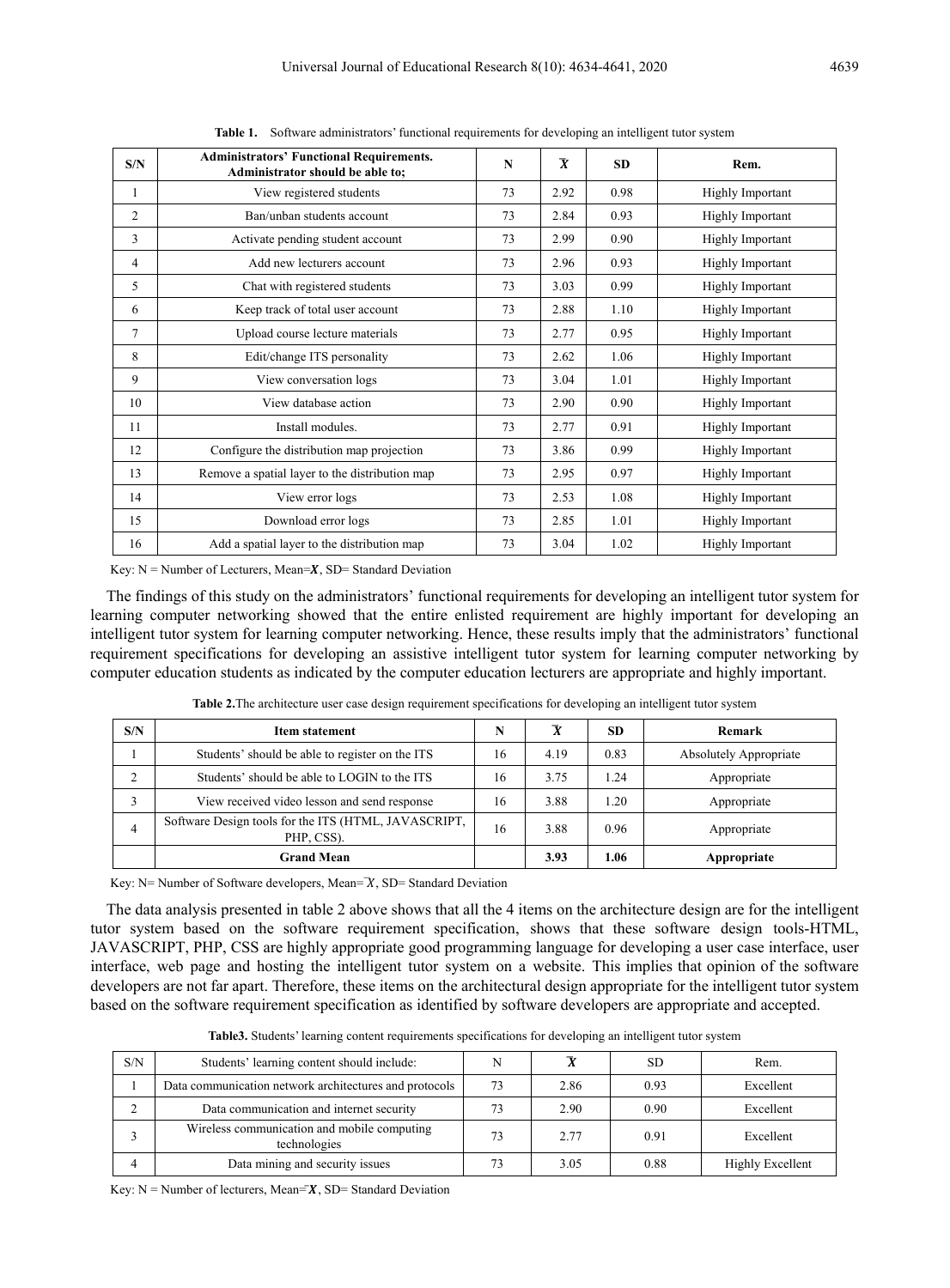The result of the students' learning content requirement specifications as indicated by computer education lecturers showed that all the enlisted requirements for developing computer networking intelligent tutor system are excellent. All the enlisted items obtained a mean score that is higher than 2.5. This implies that opinions of the lecturers on the students' learning content are accepted and excellent for developing computer networking intelligent tutor system.

# **7. Conclusions**

In this study, the software and architectural requirements specifications appropriate for developing an intelligent tutoring system has been analyzed by teachers and software developers. The findings revealed that lecturers accepted students' learning content requirements. In this paper, the ITS software requirements administrators' requirements, architectural user case design specifications and students learning content requirements enlisted are important and appropriate for developing an intelligent tutor system for learning computer network. Therefore, it is essential for current ITS not to have only relevant information about students but consider the software administrators' functional requirements for developing an intelligent tutor system, the architectural user case design requirement specifications for developing an intelligent tutor system and the students' learning content requirements for developing an intelligent tutor system; by this, individual learning needs can be taken care of and increases students' academic performance.

# **Acknowledgments**

The researchers would like to bestow an acknowledgement to Dr. Ifeoma Bernadine Onah and all the co-authors from the Department of Computer and Robotic Education, Faculty of Technical and Vocational Education, University of Nigeria, Nsukka, who all supported this research.

# **REFERENCES**

- [1] Rabiman., R. Muhammad., N. Nur., K. (2020). Design and Development E-Learning System By Learning Management System (LMS) In Vocational Education. *International Journal of Scientific & Technology Research*, (9)1, ISSN 2277-8616, www.ijstr.org.
- [2] Ariel, P. (2020). Assistive Technology and Software to Support Accessibility, *Journal of Medical Reference Services Quarterly,* 39:2, 203-210, doi: 10.1080/02763869.2020.1744380
- [3] Ali, K. E & İsmail, Ç. (2020). Design framework of adaptive intelligent tutoring systems. *Education and Information*

*Technologies,* part *of Springer Nature 2020.*https://doi.org/10.1007/s10639-020-10182-8.

- [4] Viberg, O., & Grönlund, Å. (2017). Understanding students' learning practices: Challenges for design and integration of mobile technology into distance education. *Learning, Media and Technology*, 42(3), 357– 377. https://doi.org/10.1080/1 7439884.2016.1088869.
- [5] Irin, S., Plass, J. L., Homer, B. D., Vatanartiran, S., & Tsai, T. (2018). Digital game-based education for Syrian refugee children: Project hope. Vulnerable Children and Youth Studies, 13(1), 7–18. https://doi.org/10.1080/17450128.201 7.1412551.
- [6] Taub, M., &Azevedo, R. (2019). How does prior knowledge influence eye fixations and sequences of cognitive and metacognitive SRL processes during learning with an Intelligent Tutoring System? *International Journal of Artificial Intelligence in* https://doi.org/10.1016/j. learninstruc.2019.04.001..
- [7] Onah, B.I., Ezenma, B.C., Ariyo, O. S., Jimoh, B., Omeje, H.O., Okereke, G.K.O., Ogbonna, G.N., Damian, K.O and Mukoro, E.E. (2020). Assessment of Computer Networking Needs of Students of Computer Education and Industrial Technical Education for Improving Academic Performance in Nigerian Universities. *Journal of Engineering and Applied Sciences*, 15(11) 2020, pp. 2464-2472. doi: jeasci.2020.2464.2472.
- [8] Sodhro, A.H.; Luo,Z.; Sangaiah, A.K.; Baik, S.W. (2018) Mobile edge computing based QoS optimization in medical healthcare applications. *International Journal of* International Journal of *Information Management.* Volume 45, April 2019, pp 308-318*.* https://doi.org/10.1016/j.ijinfomgt.2018.08.004.
- [9] Jiragorn, C., Prachyanun, N., Panita, W. (2019). Analysis of an Intelligent Graphical Tutoring System Using the Internet of Things (IoT) to Develop the Competency of Embedded Systems. *International Journal of Online and Biomedical Engineering*. 15(4), https://doi.org/10.3991/ijoe.v15i04.951 1.
- [10] Maiga, C; Giuseppe D,' A; Matteo, G; Francesco, O; Carmine, Ontology-Driven Tutoring Models for Intelligent Tutoring Systems Using Data Mining, *IEEE Access,* volume 8, 2020, DOI: 10.1109/ACCESS.2020.2979281.
- [11] Mones, M. A, Mohammed, Z. S, Samy, S A. N. (2017). Learning computer networks using intelligent tutoring system. *International Journal of Advanced Research and Development.* 2(1), 74-78. Retrieved on  $16<sup>th</sup>$  April, 2019 from https://www.researchgate.net/publication/314229691\_Learn ing computer networks using intelligent tutoring system
- [12] Ali, T. Q .al-., Ahmed, Y.F. S., Basma, J. S. (2018). Design and Evaluate the Effectiveness of the Networking Tutor, Intelligent Tutoring System for Teaching Students an Introduction for Computer Network in Iraq. *Journal of Scientific and Engineering Research*, 2018, 5(10):43-48. https://www.researchgate.net/publication/328676892.
- [13] Karsten, W., (2019). PQtutoraquasi-intelligent tutoring system for quantitative problems in General Chemistry, ChemistryTeacherInternational.2019;20180009, DOI:10.1515/cti-2018-0009.